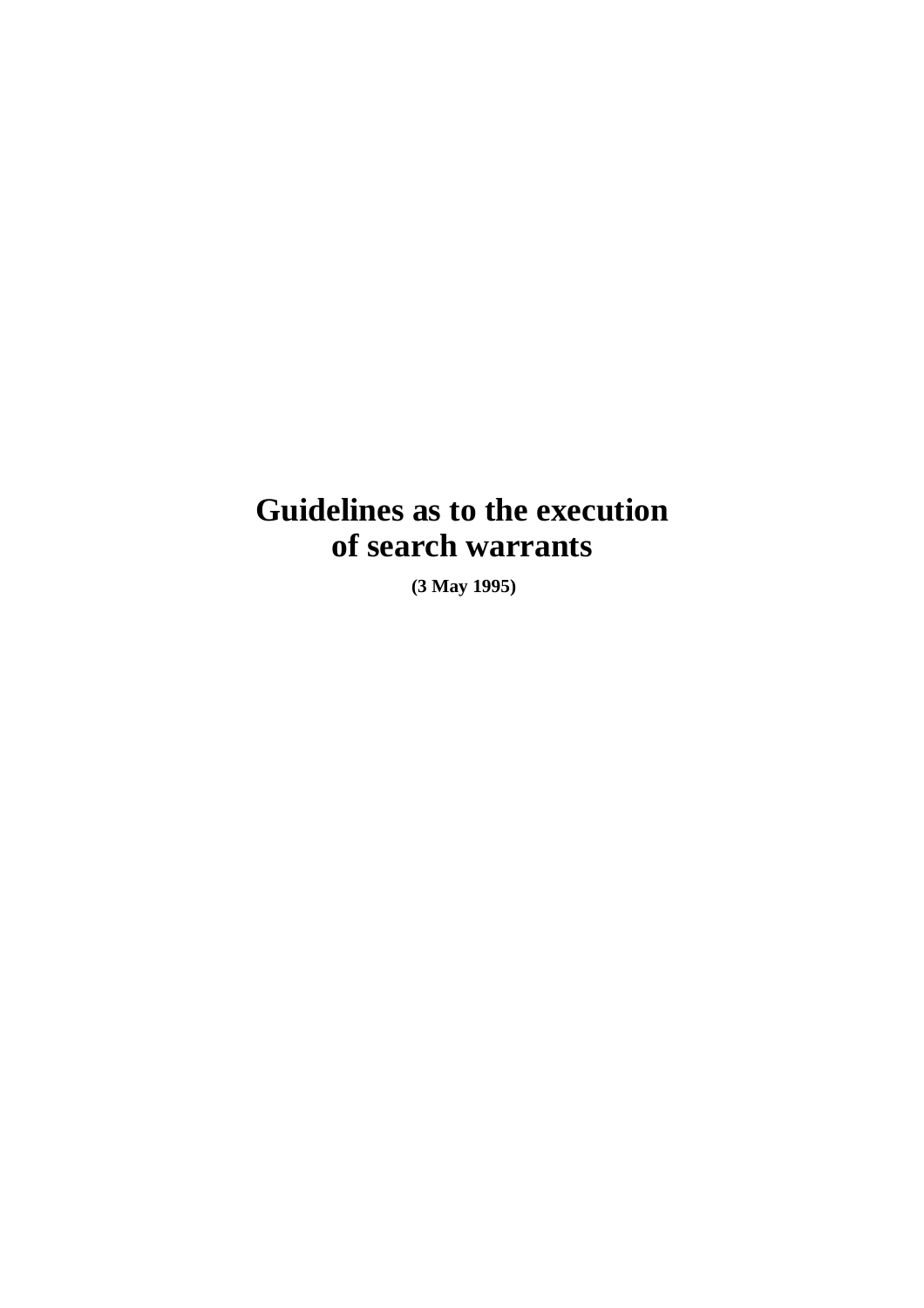## **Policy – search warrants**

The policy relating to the execution of search warrants on the premises of solicitors or the Law Society of New South Wales was adopted by the Council of the Law Society of New South Wales on 29 September 1994 and was the subject of agreement with the Commissioner of Police for New South Wales on 3 May 1995.

The policy comprises:

- 1. A protocol which states:
	- 1.1 the principles of New South Wales law governing the issue and execution of search warrants; and
	- 1.2 the principles attaching to claims that particular communications, documents or things may be the subject of the common law right of a client's legal professional privilege.

2. A statement of general guidelines to be observed in relation to the execution of search warrants on the premises of solicitors or the Law Society.

This policy may be reviewed from time to time to take into consideration new issues, legislation and case law and to provide additional information if required or necessary.

## **Search Warrants Protocol by the Law Society of New South Wales and the Commissioner of Police for New South Wales**

#### 1. *Introduction*

The purpose of this protocol is to state in broad terms the principles of law in force in the State of New South Wales governing the issue and execution of search warrants and the principles governing the exercise of the common law right of a client's legal professional privilege.

#### 2. *Legislation*

- 2.1 The issue of search warrants under New South Wales law is authorised and regulated by the Search Warrants Act 1985 ("the Act") and the Search Warrants Regulation 1986 ("the Regulation").
- 2.2 Search warrants may be issued under Pt 2 of the Act in respect of an indictable offence, a firearms offence, a narcotics offence or a thing stolen or otherwise unlawfully obtained or under certain Acts specified in Pt 3, s 10 of the Act.
- 2.3 An authorised justice, being a Magistrate, or a Justice of the Peace who is the clerk of a Local Court or one employed in the Department of Courts Administration declared by the Minister administering the Act to be an authorised justice, may issue a search warrant:
	- upon consideration of an application in the prescribed form;
	- verified before the justice on oath or affirmation or by affidavit; and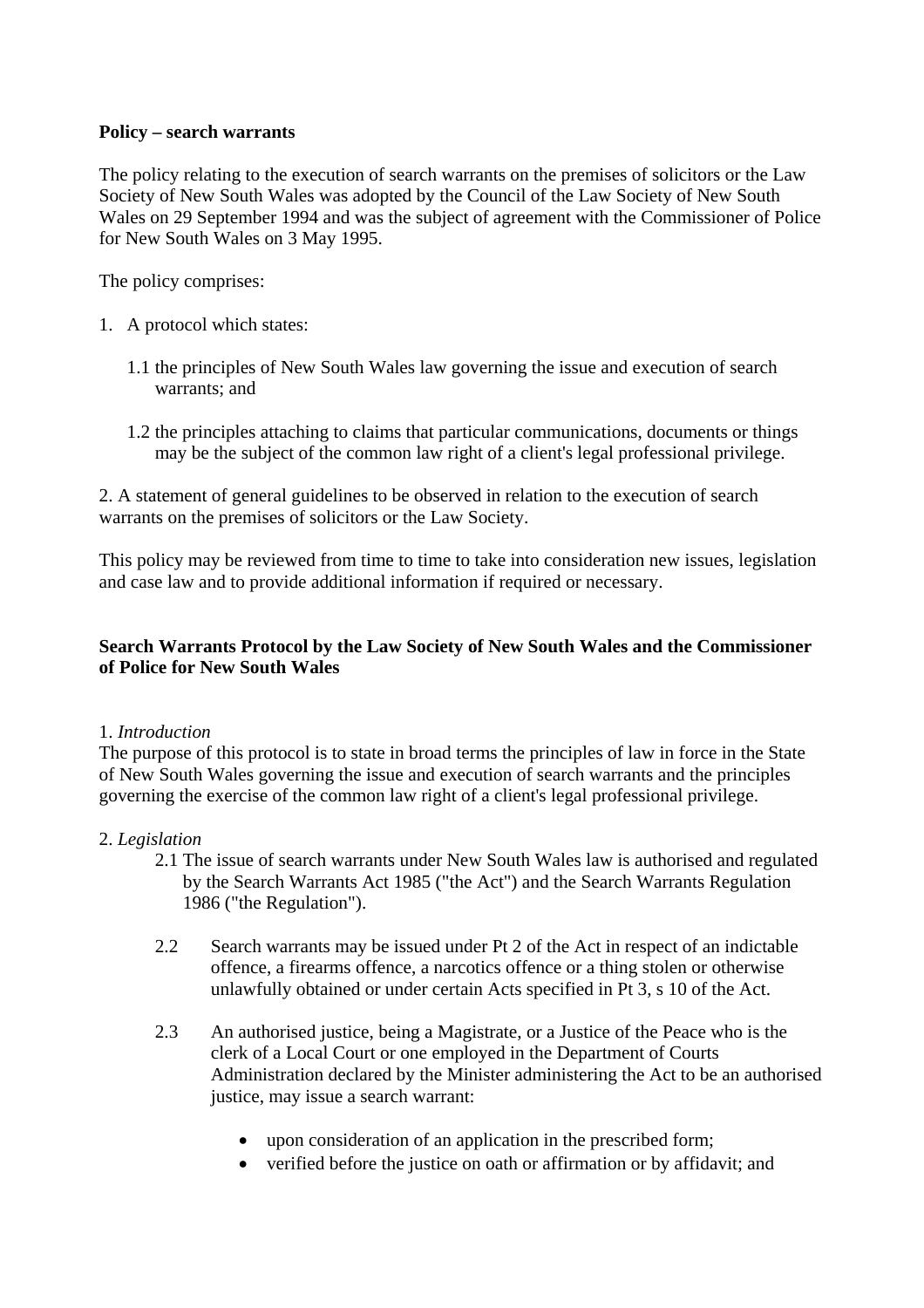- in the case of Pt 2 search warrant stating that the applicant has reasonable grounds for believing that there are, or within 72 hours will be, in or on any premises certain stated things connected with a stated indictable offence/firearms offence/narcotics offence or which were stolen or otherwise unlawfully obtained and setting out the grounds relied upon; and
- in the case of other search warrants, specifying the section and Act under which the search warrant is sought, stating that the applicant has reasonable grounds for believing stated matters which justify the application for the search warrant and specifying the specific functions sought to be performed on entry.
- 2.4 Provision is made in s 12 of the Act for the issue of a telephone search warrant where the authorised justice is satisfied that the warrant is required urgently and that it is not practicable for the application to be made in person.

# 3. *Case Law*

- 3.1 It has been recognised judicially that the power to enter, search and seize is an invasion of a strongly protected liberty of the subject and that the court will construe such statutory powers strictly, resolving ambiguities in favour of the person concerned, and will insist on strict compliance with the statute and the conditions on which the warrant is authorised: *Tran Nominees Ply Ltd v Scheffler; Raven and the State of South Australia* (1985) 20 A Crim R 287; *Inland Revenue Commissioners; ex parte Rossminster* [1980] 2 WLR 1 and *Crawly v Murphy* (1981) 52 FLR 123.
- 3.2 Adequate protection of the privacy and liberty of the individual has been stated to be the "essential mark of a free society": per Wilson J in *Baker v Campbell* (1983) 153 CLR 52 at 95. That case restated in clear terms the fundamental common law right of an individual to confidential consultation with his or her solicitor in which legal advice is given and received. This common law right is properly called a client's legal professional privilege, which is not to be abrogated except in the clearest terms or by sufficient indication of legislative intent.
- 3.2 Stated briefly, the client's legal professional privilege attaches to:
	- communications between a client and his or her lawyer, if the communications are for the sole purpose of enabling the client to obtain, or the lawyer to give, legal advice: *Grant v Downs* (1976) 135 CLR 674; and to
	- documents and things brought into existence for the sole purpose of being used in actual or contemplated litigation or administrative proceedings: *Baker v Campbell* (1983) 153 CLR 52.
- 3.4 It is acknowledged that the client's legal professional privilege does not apply to communications made:
	- pursuant to, or to facilitate the commission of a fraud, crime or illegal purpose: *Attorney General for Northern Territory v Kearney* (1985) 61 ALR 55; or
	- before the client contemplates obtaining, or the solicitor contemplated giving legal advice; or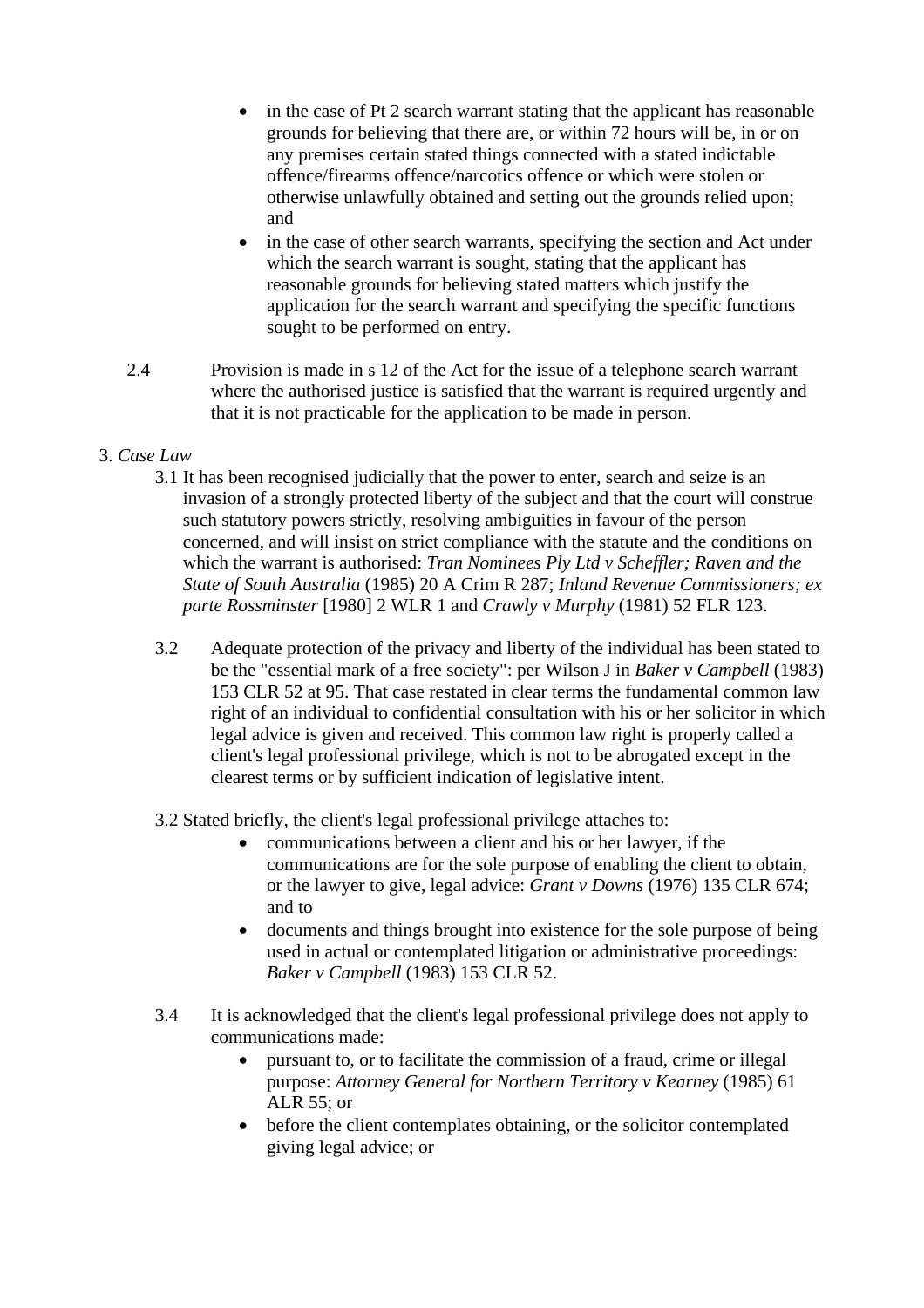• to protect things lodged with a solicitor simply for the purpose of obtaining immunity from prosecution; or to physical objects, eg cash or bullion contained in a safety deposit box.

3.5 The legal professional privilege, being that of the client, may be waived by the client.

- 4. *General* 
	- 4.1 It is agreed that the principles stated herein do not claim to be an exhaustive statement of relevant legal principle which may from time to time be affected by legislation or by relevant binding judicial decisions. Any such change shall be acknowledged by supplemental agreement.
	- 4.2 The practice agreed to be followed in the execution of search warrants is set out in the general guidelines which are attached to this protocol and signed by the parties.

DATED this 3rd day of May 1995

ACCEPTED on behalf of the LAW SOCIETY OF NEW SOUTH WALES PRESIDENT

ACCEPTED by the COMMISSIONER OF POLICE FOR NEW SOUTH WALES **COMMISSIONER** 

**Statement of General Guidelines as to the Execution of Search Warrants on the Premises of Solicitors or the Law Society made by the Commissioner of Police for New South Wales and the Law Society of New South Wales** 

[13555]

1. These guidelines proceed on the assumption that any particular warrant to which they relate has been duly issued and is good on its face. It is recognised that a solicitor or the Law Society upon whose premises the search warrant is to be executed may want to take legal advice as to those matters.

2. Upon attendance at the premises of the solicitor or the Law Society, the officer-in-charge should explain the purposes of the search and should invite the solicitor or the Law Society to co-operate with the police in the conduct of the search. The solicitor or the Law Society should also be advised that a document will not be seized if, on inspection, the officer-in-charge considers that it is not within the warrant or is subject to legal professional privilege. Identification of the senior officer and all other members of the search team should be provided to the solicitor or a representative of the Law Society. The search team should be kept to the lowest number of persons reasonably necessary in all the circumstances.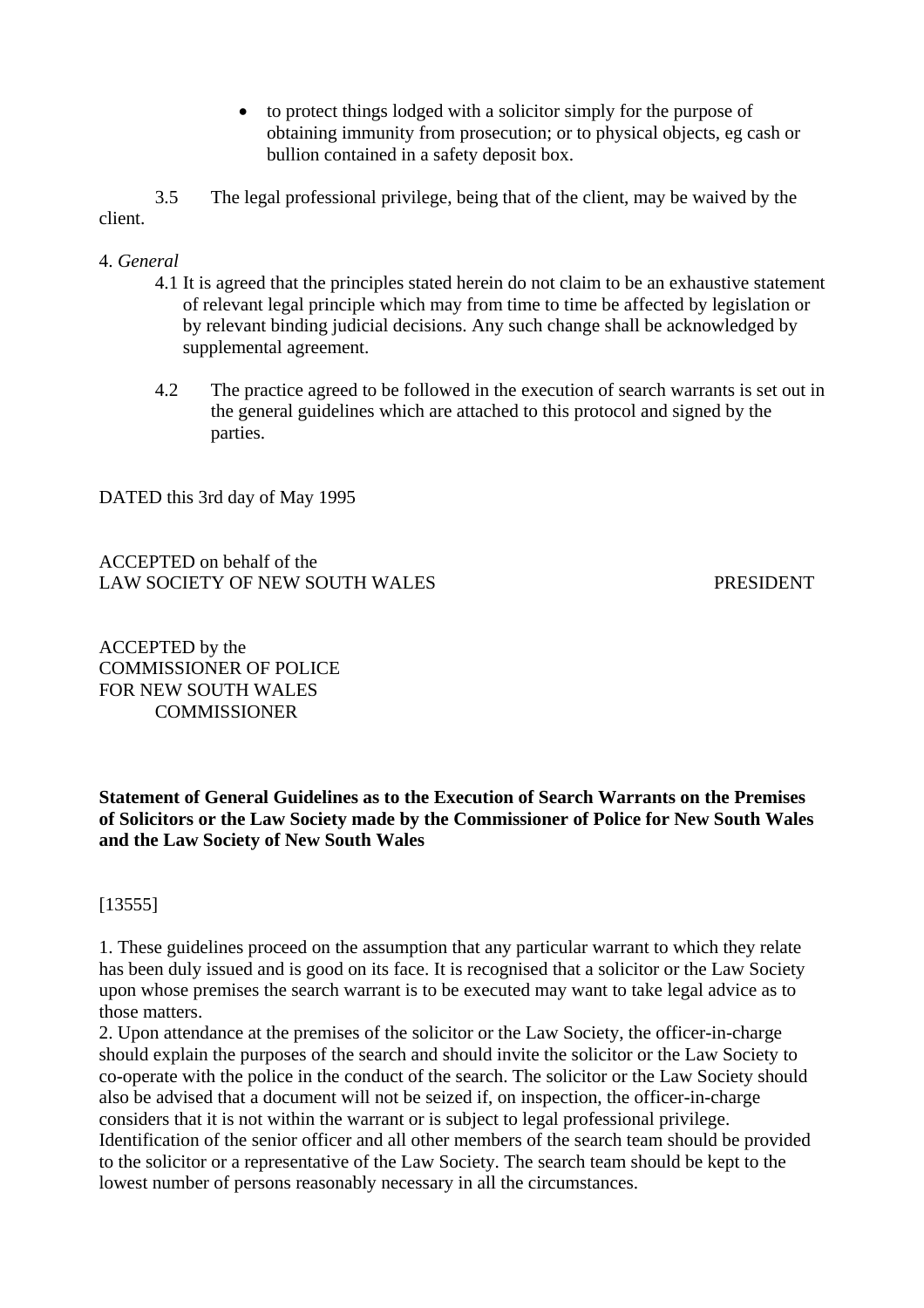3. If no solicitor or representative of the Law Society is in attendance at the premises which are the subject of the search warrant then, if practicable, the premises or relevant part of the premises should be sealed and execution of the warrant deferred for a period which the officer-in-charge in his or her discretion considers reasonable in all the circumstances to enable any solicitor or responsible person connected with the premises to attend or, if that is not practicable, to enable arrangements to be made for another person to attend the premises.

4. The solicitor concerned or the Law Society should be provided with a copy of the search warrant in addition to being shown the original warrant, if production is demanded by them.

5. A reasonable time should be allowed to the solicitor, to enable him or her to consult with the client(s) concerned, or to the Law Society, to enable it to consult with the legal representatives of the persons to whose affairs the documents relate, and/or for the solicitor or Law Society to obtain legal advice. For this reason, it is desirable that warrants be executed only during normal working hours. However, when warrants are executed outside normal working hours, allowances should be made for delays should the solicitor or the Law Society wish to contact the client(s) concerned or the legal representative of the persons to whose affairs such documents relate, or for either the solicitor or the Law Society to take legal advice.

6. The solicitors having informed the client(s) of. the position or the Law Society having informed the legal representatives of the persons to whose affairs the documents relate of the position, and/or either having obtained legal advice, the solicitor or the Law Society should, consistent with the solicitor's obligations to all clients of the practice and the instructions of the persons to whose affairs the documents relate, or their legal representatives, co-operate with the police officers by assisting them in locating all documents which may be within the warrant. If the police officers in attendance require access to the office index systems the solicitor or the Law Society should assist if necessary by explaining the index system to them.

7. Where the solicitor or the Law Society agrees to assist the search team the procedures set out below should be followed:

- 7.1 in respect of all documents identified by the solicitor or the Law Society and/or further identified by the police as potentially within the warrant, the officer-incharge should, before proceeding to further execute the warrant (by inspection or otherwise) and to seize the documents, give the solicitor or the Law Society the opportunity to claim legal professional privilege on behalf of the client(s) in respect of any of those documents. If the solicitor or the Law Society asserts a claim of legal professional privilege in relation to any of those documents then the solicitor or the Law Society should be prepared to indicate to the police officer the grounds upon which the claim is made and in whose name the claim is made;
- 7.2 in respect of those documents which the solicitor or the Law Society claims are subject to legal professional privilege, the search team shall proceed in accordance with the guidelines set out below. In respect of the remaining documents, the search team may then proceed to complete the execution of the warrant.

8. All documents which the solicitor or the Law Society claims are subject to legal professional privilege shall, under the supervision of the officer-in-charge, be placed in a container by the solicitor and/or his or her staff, or the Law Society and/or its representatives. The container shall then be sealed. In the event that the solicitor or the Law Society desires to take photocopies of any of those documents he or she or the Law Society shall be permitted to so do, under the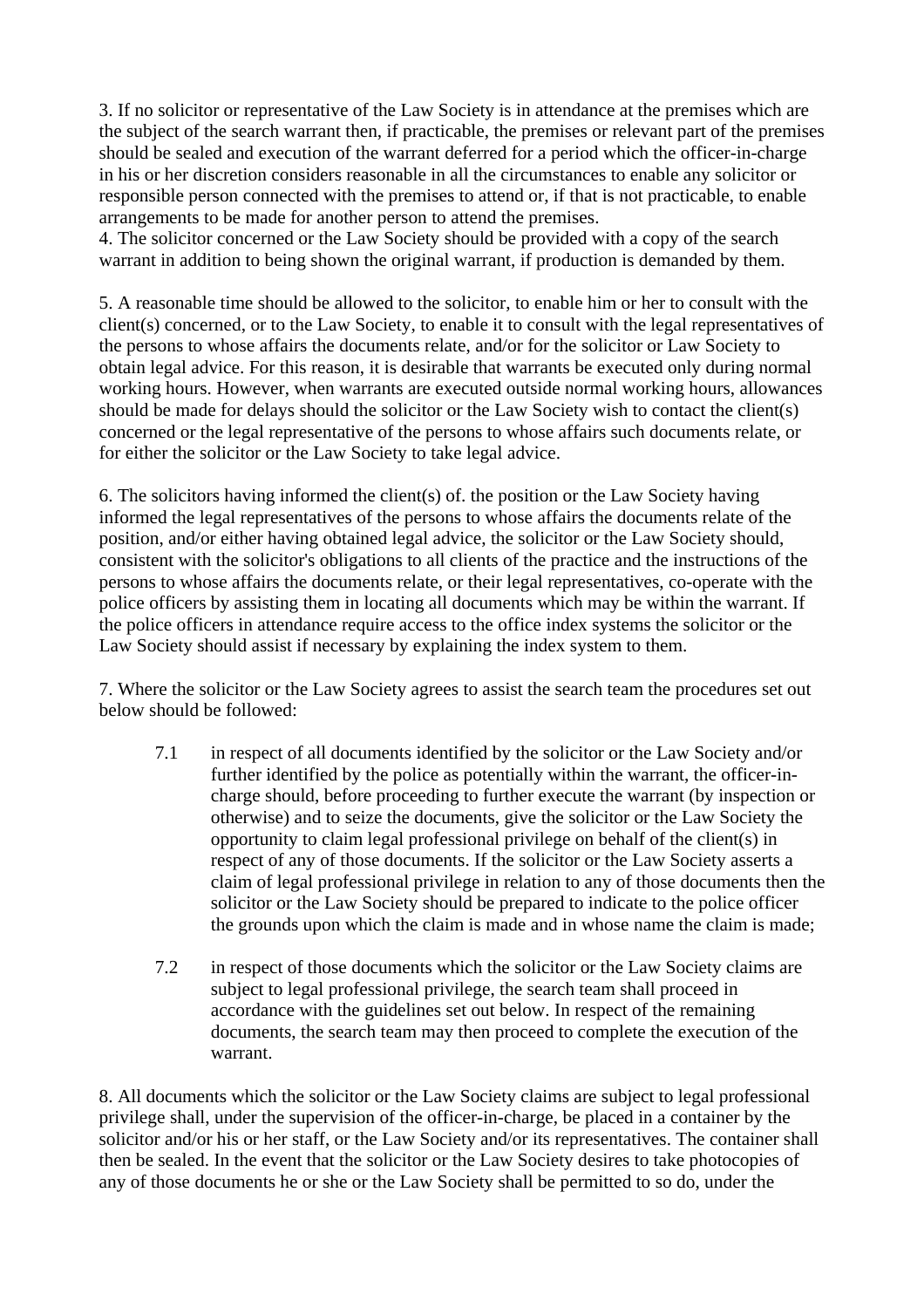supervision of the police officers and at the expense of the solicitor or the Law Society, before they are placed in the container.

9. A list of the documents shall be prepared by the search team, in co-operation with the solicitor or the Law Society, on which is shown general information as to the nature of the documents. 10. That list and the container in which the documents have been placed shall then be endorsed to the effect that, pursuant to an agreement reached between the solicitor or the Law Society and the officer-in-charge, and having regard to the claims of legal professional privilege made by the solicitor on behalf of his or her client(s) or the Law Society on behalf of the persons to whose affairs these documents relate, the warrant has *not* been executed in respect of the documents set out in the list but that those documents have been sealed in the container, which documents are to be given forthwith into the custody of the clerk to the authorised justice who issued the warrant or other independent party (referred to below as the "third party") agreed upon by the solicitor or the Law Society and the officer-in-charge pending resolution of the disputed claims.

11. The list and the container in which the documents have been sealed shall then be signed by the officer-in-charge and the solicitor or a representative of the Law Society.

12. The officer-in-charge and the solicitor or representative of the Law Society, shall together deliver the container forthwith, along with a copy of the list of the documents, into the possession of the third party, who shall hold the same pending resolution of the disputed claims.

13. If within three clear working days (or such longer period as may reasonably be agreed by the parties) of the delivery of the documents into the possession of the third party, the solicitor or the Law Society has informed the officer-.in-charge or his or her agent .and the third party or his or her agent that instructions to institute proceedings forthwith to establish the privilege have been received from the client on whose behalf the solicitor claimed the privilege, or from the person on whose behalf the claim has been made by the Law Society, then no further steps shall be taken in relation to the execution of the warrant until either:

- 13.1 a further period of one clear working day (or such further period as may reasonably be agreed) elapses without such proceedings having been instituted; or
- 13.2 proceedings to establish the privilege have failed; or
- 13.2 an agreement is reached between the parties as to the disclosure of some or all of the documents subject to the claim of legal professional privilege.

14. Where proceedings to establish the privilege claimed have been instituted, arrangements shall forthwith be made to deliver the documents held by the third party into the possession of the Registrar of the Court in which the said proceedings have been commenced. The documents shall be held by the Registrar pending the Order of the Court.

15. Where proceedings to establish the privilege claimed are not instituted within three clear working days (or such further period as may have been agreed between the parties) of the delivery of the documents into the possession of the third party, or where an agreement is reached between the parties as to the disclosure of some or all of the documents, then the parties shall attend upon the third party and shall advise him or her as to the happening of those matters and shall request, by consent, release into the possession of the officer-in-charge of all of the documents being held by the third party or, where the parties have agreed that only some of the documents held by him or her should be released, those documents.